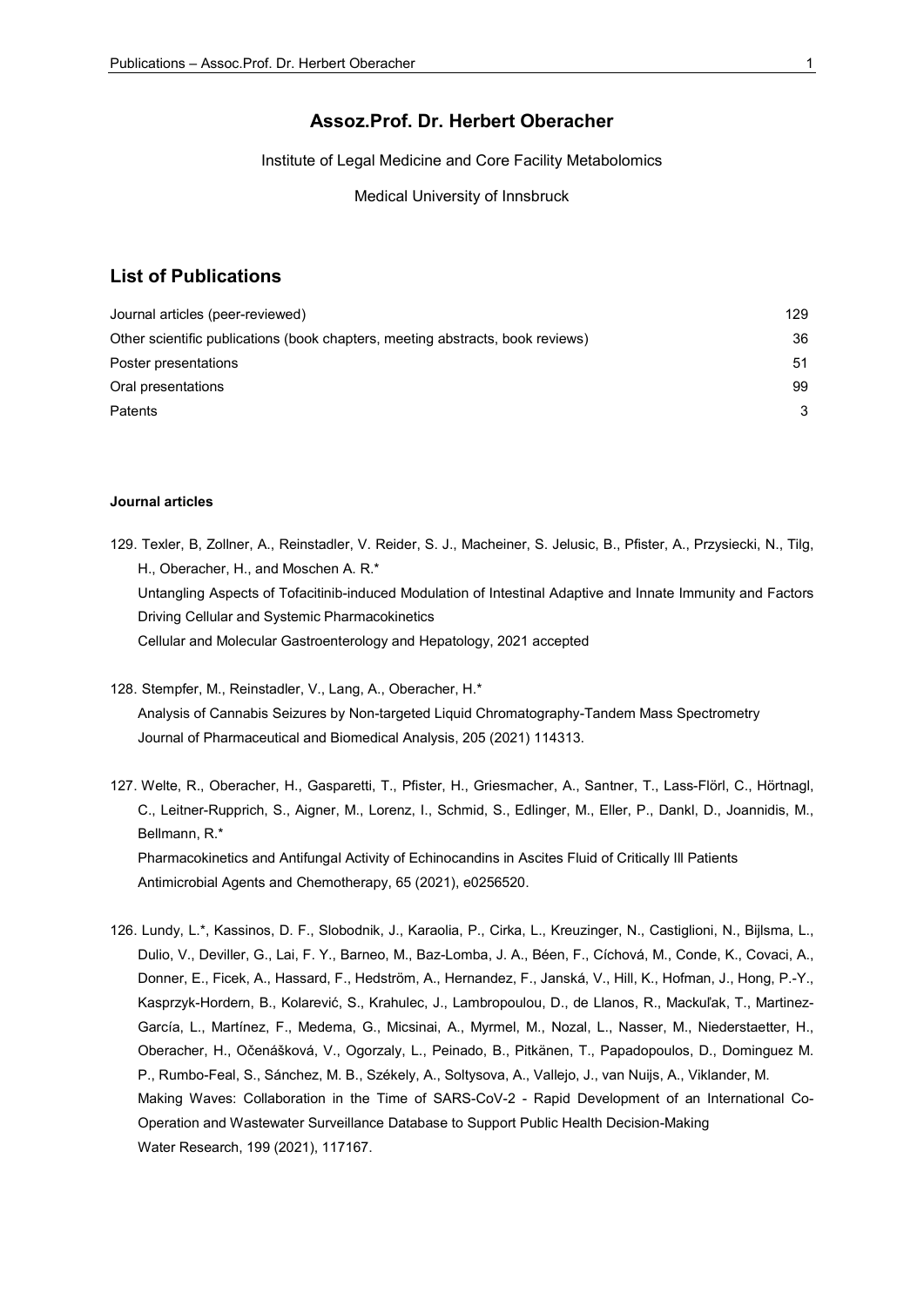- 125. Hoang, T. M. Q, Nguyen, V. K., Oberacher, H., Fuchs, D., Hernandez-Vargas, E. A., Borucki, K., Waldburg, N., Wippermann, J., Schreiber, J., Bruder, D., Veluswamy, P.\* Serum Concentration of the Phytohormone Abscisic Acid is Associated with Immune Regulatory Mediators and is a Potential Biomarker of Disease Severity in Chronic Obstructive Pulmonary Disease Frontiers in Medicine, Section Pulmonary Medicine, 8 (2021), 676058
- 124. Gasparetti, T., Welte, R., Oberacher, H., Marx, J., Lorenz, I., Schellengowski, P., Staudinger, T., Burgmann, K., Eller, P., Santner, T., Griesmacher, A., Pfister, H., Eschertzhuber, S., Aigner, M., Joannidis, M., Bellmann, R.\*

 Penetration of Echinocandins into Wound Secretion of Critically Ill Patients Infection 49 (2021), 747-755.

- 123. Hornek-Gausterer, R.\*, Oberacher, H., Reinstadler, V., Hartmann, C., Liebmann, B., Lomako, I., Scharf, S., Posautz, A., Kübber-Heiss, A. Detection of Potential Environmental Contaminants in the European Brown Hare (Lepus Europaeus) by Suspect and Microplastics Screening Environmental Advances, 4 (2021), 100045.
- 122. Caballero-Casero, N., Belova, L. Vervliet, P., Antignac, J.-P., Castaño, A., Debrauwer, L., Esteban López, M., Huber, C., Klanova, J., Krauss, M., Lommen, A., Mol, H. G. J., Oberacher, H., Pardo, P., Price, E. J., Reinstadler, V., Vitale, C., van Nuijs, A. L. N., Covaci, A.\* Towards Harmonized Criteria in Quality Assurance and Quality Control of Non-targeted LC-HRMS Analytical Workflows for Emerging Contaminants Identification in Human Biomonitoring Trends in Analytical Chemistry, 13 (2021), 116201.
- 121. Blasko, I., Defrancesco, M., Oberacher, H., Loacker, L., Kemmler, G., Marksteiner, J., Humpel, C.\* Plasma Phosphatidylcholines and Vitamin B12/Folate Levels are Possible Prognostic Biomarkers for Progression of Alzheimer´s Disease Experimental Gerontology, 147 (2021), 111264.
- 120. Reinstadler, V., Ausweger, V., Grabher, A.-L., Kreidl, M., Huber, S., Grander, J., Haslacher, S., Singer, K., Schlapp-Hackl, M., Sorg, M., Erber, H., Oberacher, H.\* Monitoring Drug Consumption in Innsbruck During Coronavirus Disease 2019 (COVID-19) Lockdown by Wastewater Analysis Science of the Total Environment, 757 (2021), 144006.
- 119. Hüfner, K.\*, Galffy, M., Egeter, J., Giesinger, J., Arnhard, K., Oberacher, H., Gostner, J., Fuchs, D., Sperner-Unterweger, B. Acute and Chronic Mental Stress Both Influence Levels of Neurotransmitter Precursor Amino Acids and Derived Biogenic Amines Brain Sciences - Clinical Neuroscience, 10 (2020), 322.
- 118. Ho, W. M., Görke, A. S., Glodny, B., Oberacher, H., Helbok, R., Thome, C., Petr, O.\* Time Course of Early Metabolomic Alterations in Cerebrospinal Fluid After Aneurysmal Subarachnoid Hemorrhage

Frontiers in Neurology, Section Endovascular and Interventional Neurology, 11 (2020), 589.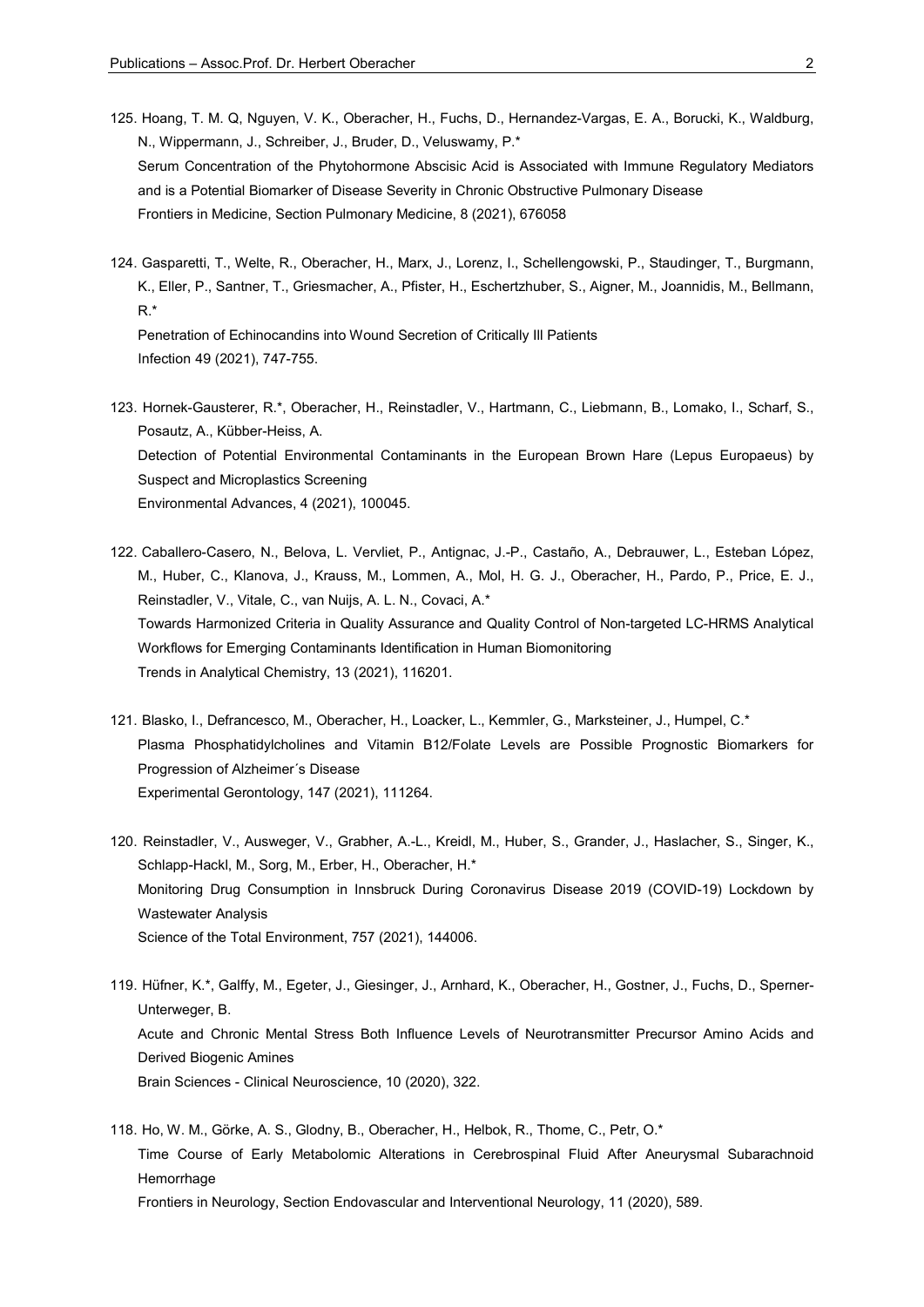117. Foidl, B. M., Oberacher, H., Marksteiner, J., Humpel, H.\*

 Platelet and Plasma Phosphatidylcholines as Biomarkers to Diagnose Cerebral Amyloid Angiopathy Frontiers in Neurology - Section Multiple Sclerosis and Neuroimmunology, 11 (2020), 359.

116. Gerner, R. R. Macheiner, S., Reider, S., Siegmund, K., Grabherr, F., Mayr, L., Texler, B., Moser, P., Effenberger, M., Schwaighofer, H., Moschen, A. R, Kircher B., Oberacher, H., Zeiser, R., Tilg, H., Nachbaur, D. Targeting NAD Immunometabolism Limits Severe Graft-versus-host Disease and Has Potent Antileukemic Activity

Leukemia, 34 (2020), 1885-1897.

- 115. Oberacher, H.\*, Sasse, M., Antignac, J.-P., Guitton, Y., Debrauwer, L., Jamin, E. L., Schulze, T., Krauss, M., Covaci, A., Caballero-Casero, N., Rousseau, K., Damont, A., Fenaille, F., Lamoree, M., Schymanski, E. L.\* A European Proposal for Quality Control and Quality Assurance of Tandem Mass Spectral Libraries Environmental Science Europe, 32 (2020), 43.
- 114. Pourchet, M., Debrauwer, L., Klanova, J., Price, E. J., Covaci, A., Caballero Casero, N., Oberacher, H., Lamoree, M., Damont, A., Fenaille, F., Vlaanderen, J., Krauss, M., Sarigiannis, D., Barouki, R., Le Bizec, B., Antignac, J.-P.\* Suspect and Non-targeted Screening of Chemicals of Emerging Concern for Human Biomonitoring, Environmental Health Studies and Support to Risk Assessment: from Promises to Challenges and Harmonisation Issues Environment International, 139 (2020), 105545.
- 113. Hagenbuchner, J.\*, Oberacher, H., Arnhard, K., Kiechl-Kohlendorfer, U., Ausserlechner, M. J. Modulation of Respiration and Mitochondrial Dynamics by Smac-mimetics for Combination Therapy in Chemoresistant Cancer Theranostics, 9 (2019), 4909-4922.
- 112. Welte, R., Oberacher, H., Schwärzler, B., Joannidis, M., Bellmann, R.\* Quantification of Anidulafungin and Micafungin in Human Body Fluids by High Performance-Liquid Chromatography with UV-Detection Journal of Chromatography B, 1139 (2020), 121937.
- 111. De Picker, L.\*, Fransen, E., Coppens, V., Timmers, M., de Boer, P., Oberacher, H., Fuchs, D., Verkerk, R. Sabbe, B., Morrens, M. Immune and Neuroendocrine Trait and State Markers in Psychotic Illness: Decreased Kynurenines Marking Psychotic Exacerbations Frontiers in Immunology - Section Inflammation, 10 (2020), 2971.
- 110. Bohn, J.-P.\*, Reinstadler, V., Pall, G., Stockhammer, G. Steurer, M., Oberacher, H. Wolf, D. Cerebrospinal Fluid Drug Concentrations and Clinical Outcome of Patients with Neoplastic Meningitis Treated with Liposomal Cytarabine European Journal of Drug Metabolism and Pharmacokinetics, 44 (2019), 845-851.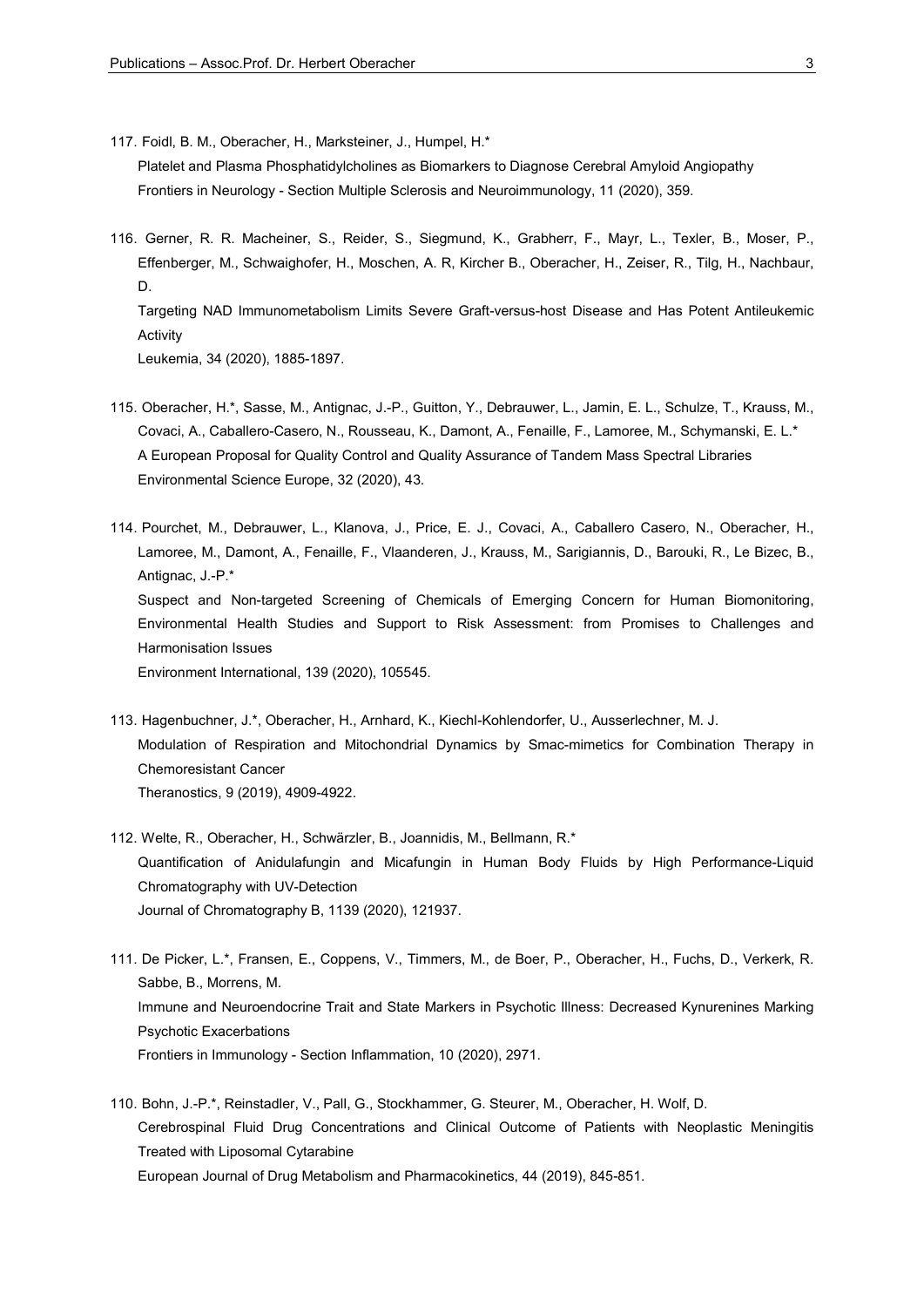- 109. González-Mariño, I. and 70 coauthors Spatio-temporal Assessment of Illicit Drug Use at Large Scale: Evidence from Seven Years of International Wastewater Monitoring Addiction, 115 (2020), 109-120.
- 108. De Picker, L.\*, Ottoy, J., Verhaeghe, J., Deleye, S., Wyffels, L., Fransen, E., Kosten, L., Sabbe, B., Coppens, V., Timmers, M., de Boer, P., Van Nueten, L., Op De Beeck, K., Oberacher, H., Vanhoenacker, F., Ceyssens, S., Stroobants, S., Staelens, S., Morrens, M. State-associated Changes in Longitudinal [18F]-PBR111 TSPO PET Imaging of Psychosis Patients: Evidence for the Accelerated Ageing Hypothesis? Brain, Behavior, and Immunity, 77 (2019), 46-54.
- 107. Marksteiner, J., Oberacher, H., Humpel, C.\* Acyl-alkyl-phosphatidlycholines Are Decreased in Saliva of Alzheimer´s Disease as Identified by Targeted Metabolomics Journal of Alzheimer's Disease, 68 (2019), 583-589.
- 106. Oberacher, H.\*, Reinstadler, V., Kreidl, M., Stravs, M. A., Hollender, J., Schymanski, E. L.\* Annotating Non-targeted LC-HRMS/MS Data with Two Complementary Tandem Mass Spectral Libraries. Metabolites, 9 (2019), 3.
- 105. Reinstadler, V., Lierheimer, S., Boettcher, M., Oberacher, H.\* A Validated Workflow for Drug Detection in Oral Fluid by Non-targeted Liquid Chromatography-Tandem Mass Spectrometry. Analytical and Bioanalytical Chemistry, 411 (2019), 867-876.
- 104. Bohn, J.-P.\*, Willenbacher, W., Haas, G., Peschel, I., Oberacher, H., Steurer, M. Pomalidomide in Primary Intraocular Lymphoma. Leukemia & Lymphoma, 60 (2019), 1584-1586.
- 103. Weber, A. Klocker, H., Oberacher, H., Gnaiger, E., Neuwirt, H., Sampson, N., Eder, I. E.\* Succinate Accumulation Is Associated with a Shift of Mitochondrial Respiratory Control and HIF-1 Upregulation in PTEN Negative Prostate Cancer Cells. International Journal of Molecular Sciences, 19 (2018), 2129.
- 102. Bohn, J.-P.\*, Willenbacher, W., Peschel, I., Oberacher, H., Steurer, M. Second-generation Immunomodulatory Drugs in Leptomeningeal Myeloma. Leukemia & Lymphoma, 60 (2019) 550-552.
- 101. van Nuijs, A.\*, Lai, F. Y., Been, F., Andres-Costa, M. J., Barron, L., Baz-Lomba, J. A., Berset, J.-D., Benaglia, L., Bijlsma, L., Burgard, D. Castiglioni, S., Christophoridis, C., Covaci, A., de Voogt, P., Emke, E., Fatta-Kassinos, D., Fick, J., Hernandez, F., Gerber, C., González-Mariño, I., Grabic, R., Gunnar, T., Kannan, K., Karolak, S., Kasprzyk-Hordern, B., Kokot, Z., Krizman-Matasic, I., Li, A., Li, X., Löve, A. S. C., Lopez de Alda, M., Meyer, M. R., Oberacher, H., O'Brien, J., Quintana, J. B., Reid, M., Schneider, S., Sadler Simoes, S., Thomaidis N. S., Thomas, K., Yargeau, V., Ort, C.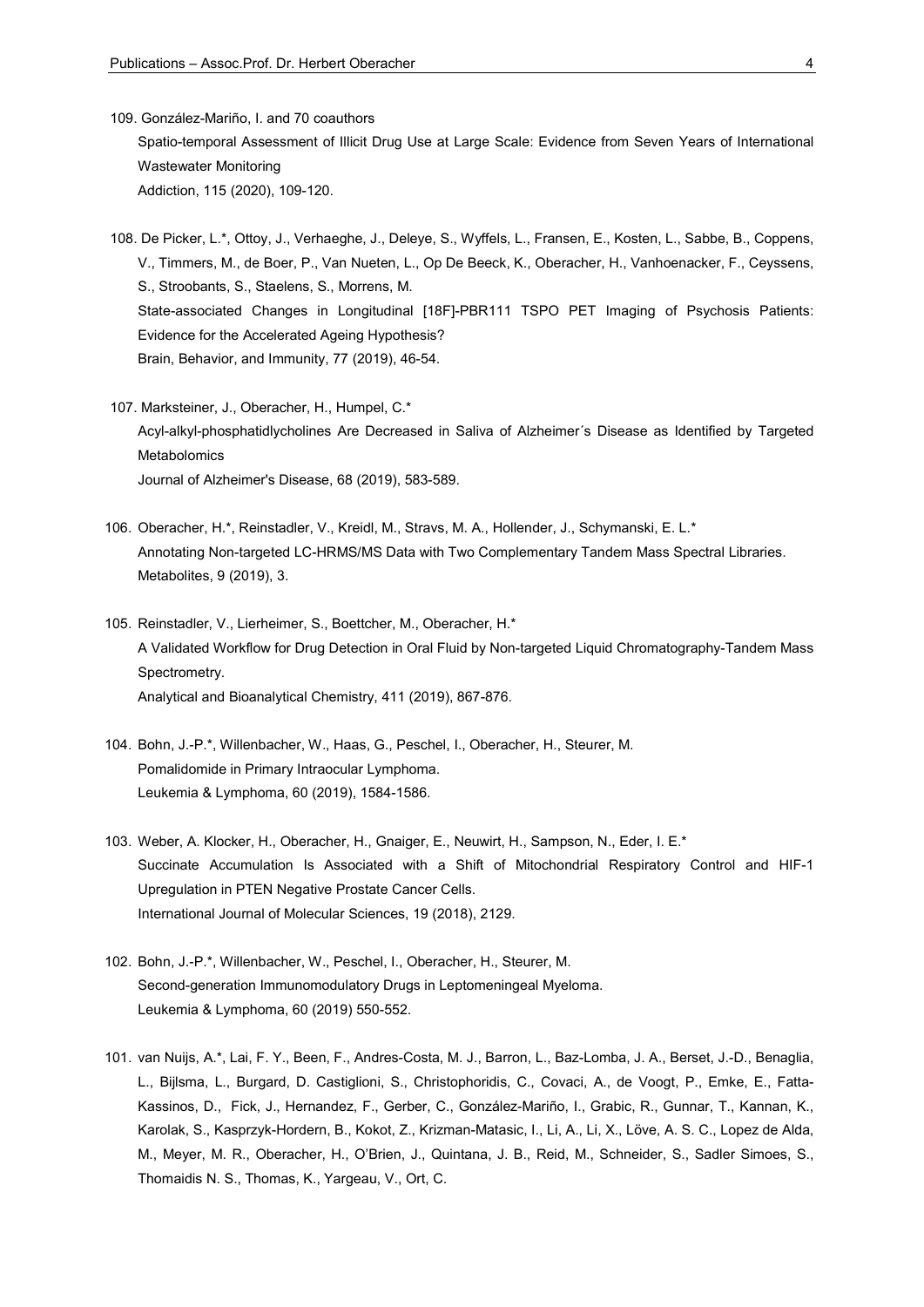Multi-year Interlaboratory Exercises for the Analysis of Illicit Drugs and Metabolites in Wastewater: Development of a Quality Control System. Trends in Analytical Chemistry, 103 (2018), 34-43.

- 100. Bonengel, S., Jelkmann, M., Abdulkarim, M., Gumbleton, M., Reinstadler, V., Oberacher, H., Prüfert, F., Bernkop-Schnürch, A.\* Impact of Different Hydrophobic Ion Pairs of Octreotide on its Oral Bioavailability in Pigs. Journal of Controlled Release, 10 (2018), 21-29.
- 99. Arnhard, K., Pitterl, F., Sperner-Unterweger, B., Fuchs, D., Koal, T., Oberacher, H.\* A Validated Liquid Chromatography-High Resolution-Tandem Mass Spectrometry Method for the Simultaneous Quantitation of Tryptophan, Kynurenine, Kynurenic Acid and Quinolinic Acid in Human Plasma. Electrophoresis, 39 (2018), 1171-1180.
- 98. Gerner, R. R., Klepsch, V., Macheiner, S., Arnhard, K., Adolph, A. E., Grander, C., Wieser, V., Pfister, A., Moser, P., Hermann-Kleiter, N., Baier, G., Oberacher, H., Tilg, H., Moschen, A. R.\* NAD Metabolism Fuels Human and Mouse Intestinal Inflammation. Gut, 67 (2018), 1813-1823.
- 97. Ortner, N. J., G. Bock, G., Dougalis, A., Kharitonova, M., Duda, M., J., Tuluc, P., Pomberger, T., Stefanova, N., Pitterl, F., Ciossek, T., Oberacher, H., Draheim, H. J., Liss, B., Striessnig, J.\* Lower Affinity of Isradipine for L-type Ca2+ Channels during Substantia Nigra Dopamine Neuron-like Activity: Implications for Neuroprotection in Parkinson's Disease. The Journal of Neuroscience, 37 (2017), 6761-6777.
- 96. Doppler, C., Arnhard, K., Dumfarth, J., Heinz, K., Messner, B., Stern, C., Koal, T., Klavins, K., Danzl, K., Pitterl, F., Grimm, M., Oberacher, H., Bernhard, D.\* Metabolomic Profiling of Ascending Thoracic Aortic Aneurysms and Dissections - Implications for Pathophysiology and Biomarker Search. PLOS One, 12 (2017), e0176727.
- 95. Quandt, D., Zucht, H.-D., Amann, A., Wulf-Goldenberg, A., Borrebaeck, C., Cannarile, M., Lambrechts, D., Oberacher, H., Garrett, J., Nayak, T., Kazinski, M., Massie, C., Schwarzenbach, H., Maio, M., Prins, R., Wendik, B., Hockett, R., Enderle, D., Zwierzina, H., Seliger, B.\* Implementing Liquid Biopsies into Clinical Decision Making for Cancer Immunotherapy. Oncotarget, 8 (2017), 48507-48520.
- 94. Oberguggenberger, A., Meraner, V., Sztankay, M., Beer, B., Oberacher, H., Weigl, G., Kemmler, G., Czech, T., Holzner, B., Wildt, L., Sperner-Unterweger, B., Daniaux, M., Hubalek, M.\* Can We Use Gonadotropin Plasma Concentration as Surrogate Marker for BMI-related Incomplete Estrogen Suppression in Breast Cancer Patients Receiving Anastrozole? BMC Cancer, 17 (2017), 226.
- 93. Oberacher, H., Arnhard, K., Linhart, C., Diwo, A., Marksteiner, J., Humpel, C.\* Targeted Metabolomic Analysis of Soluble Lysates from Platelets of Patients with Mild Cognitive Impairment and Alzheimer's Disease Compared to Healthy Controls: Is PCaeC40:4 a Promising Diagnostic Tool?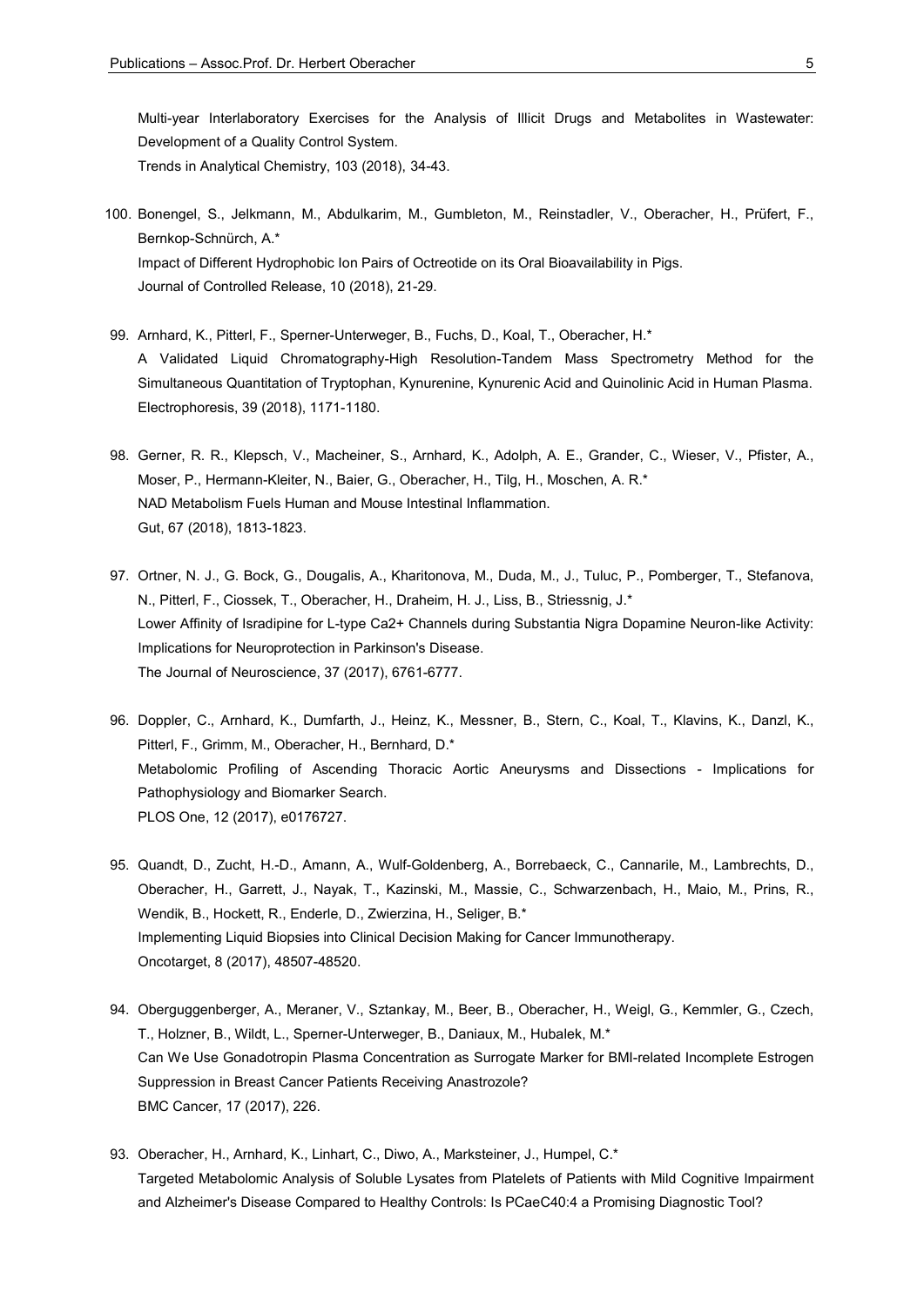Journal of Alzheimer's Disease, 57 (2017), 493-504.

- 92. Lawton, Z. E., Traub, A., Fatigante, W. L., Mancias, J., O'Leary, A. E., Hall, S. E., Wieland, J. R., Oberacher, H., Gizzi, M. C., Mulligan, C. C.\* Analytical Validation of a Portable Mass Spectrometer Featuring Interchangeable, Ambient Ionization Sources for High Throughput Forensic Evidence Screening. Journal of the American Society for Mass Spectrometry, 28 (2017), 1048-1059.
- 91. Scharinger, B., Messner, B., Türkcan, A., Schuster, D., Vuorinen, A., Pitterl, F., Heinz, K., Arnhard, K., Laufer, G., Grimm, M., Stuppner, H., Oberacher, H., Eller, P., Ritsch, A., Bernhard, D.\* Leoligin, the Major Lignan from Edelweiss, Inhibits 3-hydroxy-3-methyl-glutaryl-CoA Reductase and Reduces Cholesterol Levels in ApoE -/- Mice. Journal of Molecular and Cellular Cardiology, 99 (2016), 35-46.
- 90. Pitterl, F., Köb, S., Pitterle, J., Steger, J., Oberacher, H.\* Applying Low-Resolution Tandem Mass Spectrometry with Subsequent Library Search for Reliable Compound Identification in Systematic Toxicological Analysis. LCGC, 29 (2016), 419-427.
- 89. Kaloudi-Chantzea, A., Martinou, E., Seintis, K., Karakostas, N., Giastas, P., Pitterl, F., Oberacher, H., Fakis, M., Pistolis, G.\* Formation of a Highly-Ordered Rigid Multichromophoric 3D Supramolecular Network by Combining Ionic and Coordination-Driven Self-Assembly. Chemical Communications, 52 (2016), 3388-3391.
- 88. Steger, J., Arnhard, K., Haslacher, S., Geiger, K., Singer, K., Schlapp, M. Pitterl, F., Oberacher, H.\* Successful Adaption of a Forensic Toxicological Screening Workflow Employing Non-targeted Liquid Chromatography-Tandem Mass Spectrometry to Water Analysis. Electrophoresis, 37 (2016), 1085-1094.
- 87. Oberacher, H.\*, Arnhard, K. Current Status of Non-targeted Liquid Chromatography-Tandem Mass Spectrometry in Forensic Toxicology. Trends in Analytical Chemistry, 84 (2016), 94-105.
- 86. Braun, D. E.,\* Oberacher, H., Arnhard, K., Orlova, M., Matuszczak, B., Griesser, U. J. 4-Aminoquinaldine Monohydrate Polymorphism: Prediction and Impurity Aided Discovery of a Difficult to Access Stable Form. CrystEngComm, 18 (2016), 4053-4067.
- 85. Karakostas, N., Kaloudi-Chantzea, A., Martinou, E., Seintis, K., Pitterl, F., Oberacher, H., Fakis, M., Kallitsis, J. K., Pistolis, G.\* Energy Transfer within Self-Assembled Cyclic Multichromophoric Arrays Based on Orthogonally Arranged Donor - Acceptor Building Blocks. Faraday Discussions, 185 (2015), 433-454.
- 84. Oberacher, H.\*, Arnhard, K.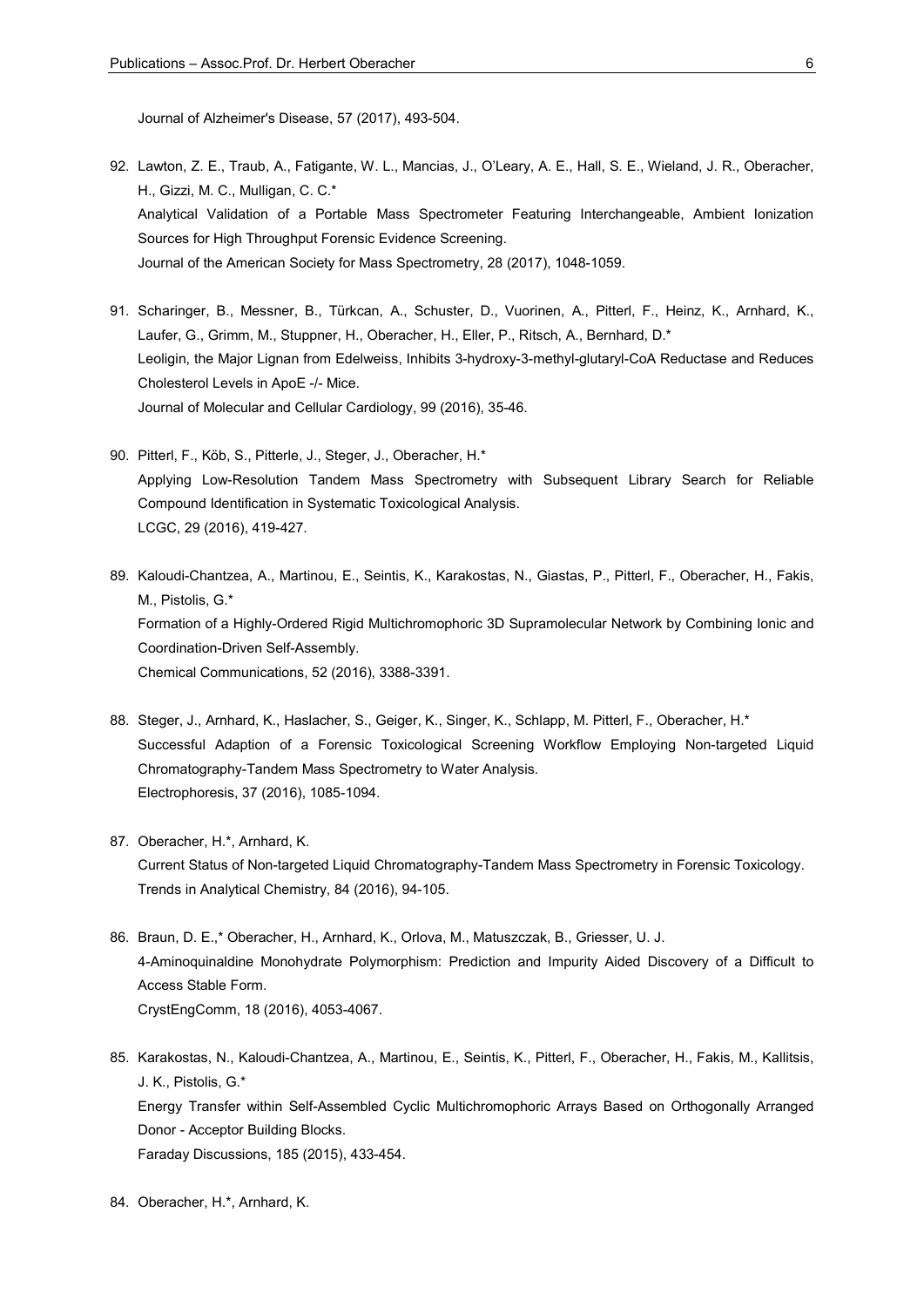Compound Identification in Forensic Toxicological Analysis with Untargeted LC/MS-based Techniques. Bioanalysis, 7 (2015), 2825-2840.

- 83. Klieber, M., Oberacher, H., Hofstaetter, S., Beer, B., Neururer, M., Amann, A., Alber, H., Modak, A.\* Cytochrome P450 2C19 Phenoconversion by Routinely Prescribed Proton Pump Inhibitors Omeprazole and Esomeprazole: Clinical Implications for Personalized Medicine. Journal of Pharmacology and Experimental Therapeutics, 354 (2015), 426-430.
- 82. Oberacher, H.\*, Pitterl, F., Chervet, J.-P. Omics Applications of Electrochemistry/Mass Spectrometry - A Review. LCGC, 28 (2015), 138-150.
- 81. Oberacher, H.\*, Erb, R., Plattner, S., Chervet, J.-P. Mechanistic Aspects of Nucleic Acids Oxidation Studied with Electrochemistry-Mass Spectrometry. Trends in Analytical Chemistry, 70 (2015), 100-111.
- 80. O'Leary, A. E., Oberacher, H., Hall, S. E., Mulligan, C. C.\* Combining a Portable Tandem Mass Spectrometer with Automated Library Searching - An Important Step Towards Streamlined, On-Site Identification of Forensic Evidence. Analytical Methods, 7 (2015), 3331-3339.
- 79. Arnhard, K., Gottschall, A., Pitterl, F., Oberacher, H.\* Applying 'Sequential Windowed Acquisition of All Theoretical Fragment Ion Mass Spectra' (SWATH) for Systematic Toxicological Analysis with Liquid Chromatography – High-Resolution Tandem Mass Spectrometry. Analytical and Bioanalytical Chemistry, 407 (2015), 405-414.
- 78. Oberguggenberger, A., Goebel, G., Beer, B., Oberacher, H., Meraner, V., Sztankay, M., Sperner-Unterweger, B., Zeimet, A.G., Marth, C., Hubalek, M., Holzner, B.\* Getting the Whole Picture: Adding Patient-Reported Outcomes to Adjuvant Endocrine Treatment Evaluation in Premenopausal Breast Cancer Patients. Breast Journal, 20 (2014), 555-557.
- 77. Hubalek, M.\*, Oberguggenberger, A., Beer, B., Meraner, V., Sztankay, M., Oberacher, H., Schubert, B., Wildt, L., Seeber, B., Giesinger, J., Kemmler, G., Holzner, B., Sperner-Unterweger, B. Does Obesity Interfere With Anastrozole Treatment? Positive Association Between Body Mass Index and Anastrozole Plasma Levels. Clinical Breast Cancer, 14 (2014), 291-296.
- 76. Plattner, S., Erb, R., Chervet, J.-P., Oberacher, H.\* Studying the Reducing Potencies of Antioxidants with the Electrochemistry Inherently Present in Electrospray Ionization-Mass Spectrometry. Analytical and Bioanalytical Chemistry, 406 (2014), 213-224.
- 75. Beer, B., Erb, R., Pavlic, M., Ulmer, H., Giacomuzzi, S., Riemer, Y., Oberacher, H.\*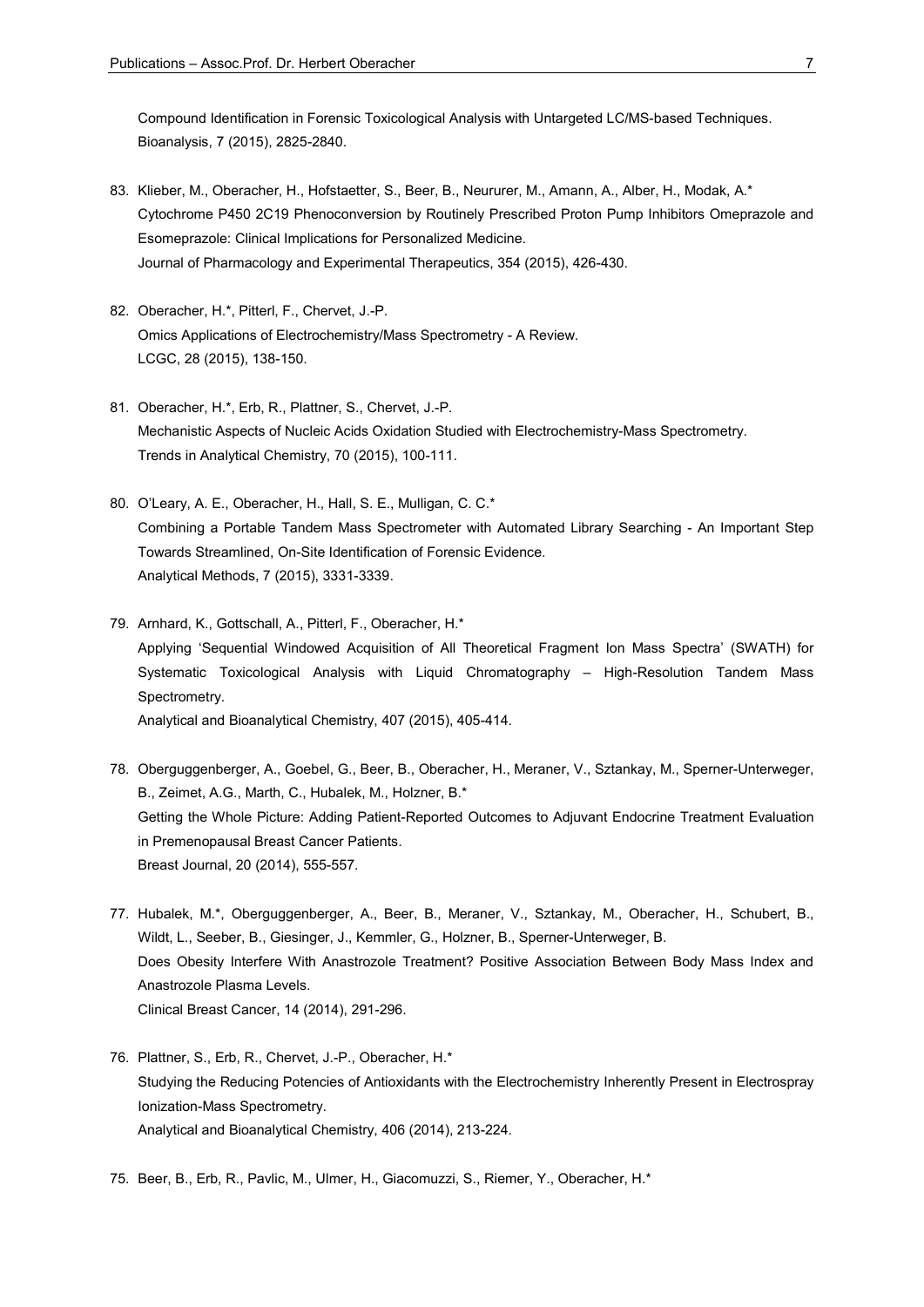Association of Polymorphisms in Pharmacogenetic Candidate Genes (OPRD1, GAL, ABCB1, OPRM1) with Opioid Dependence in European Population: a Case-Control Study. PloS ONE, 8 (2013), e75359.

74. Oberacher, H.\*, Pitterl, F.

 Life Science Applications of Electrochemistry Coupled to (Liquid Chromatography-)Mass Spectrometry. "Current Trends in Mass Spectrometry" - a Supplement to LCGC and Spectroscopy, October 2013, 26-33.

- 73. Erb, R., Oberacher, H.\* Comparison of Mobile Phase Systems Commonly Applied in Liquid Chromatography-Mass Spectrometry of Nucleic Acids. Electrophoresis, 35 (2014), 1226-1235.
- 72. Oberacher, H.\*, Pitterl, F., Plattner, S., Erb, R. Mass Spectrometric Methods for Monitoring Processes in Electrochemical Cells. Mass Spectrometry Reviews, 34 (2015), 64-92.
- 71. Oberacher, H.\*

 Applying Tandem Mass Spectral Libraries for Solving the Critical Assessment of Small Molecule Identification (CASMI) LC/MS Challenge 2012. Metabolites, 3 (2013), 312-324.

- 70. Oberacher, H.\*, Whitley, G., Berger, B. Evaluation of the Sensitivity of the "Wiley Registry of Tandem Mass Spectral Data, MSforID" with the "NIST/NIH/EPA Mass Spectral Library". Journal of Mass Spectrometry, 48 (2013), 487-496.
- 69. Oberacher, H.\*, Whitley, G., Berger, B., Weinmann, W. Testing an Alternative Search Algorithm for Compound Identification with the "Wiley Registry of Tandem Mass Spectral Data, MSforID". Journal of Mass Spectrometry, 48 (2013), 497-504.
- 68. Oberacher, H.\*, Schubert, B., Libiseller, K., Schweissgut A. Detection and Identification of Drugs and Toxicants in Human Body Fluids by Liquid Chromatography-Tandem Mass Spectrometry under Data-dependent Acquisition Control and Automated Database Search. Analytica Chimica Acta, 770 (2013), 121-131.
- 67. Oberguggenberger, A., Sztankay, M., Beer, B., Schubert, B., Meraner, V., Oberacher, H., Kemmler, G., Giesinger, J., Gamper, E., Sperner-Unterweger, B., Marth, C., Holzner, B., Hubalek, M.\* Adherence Evaluation of Endocrine Treatment in Breast Cancer: Methodological Aspects. BMC Cancer, 12 (2012), 474.
- 66. Beer, B., Krjutškov, K., Erb, R., Viltrop, T., Oberacher, H.\* A Novel Amplification Strategy for Genotyping with Liquid Chromatography-Electrospray Ionization Mass Spectrometry. Analyst, 137 (2012), 5325-5333.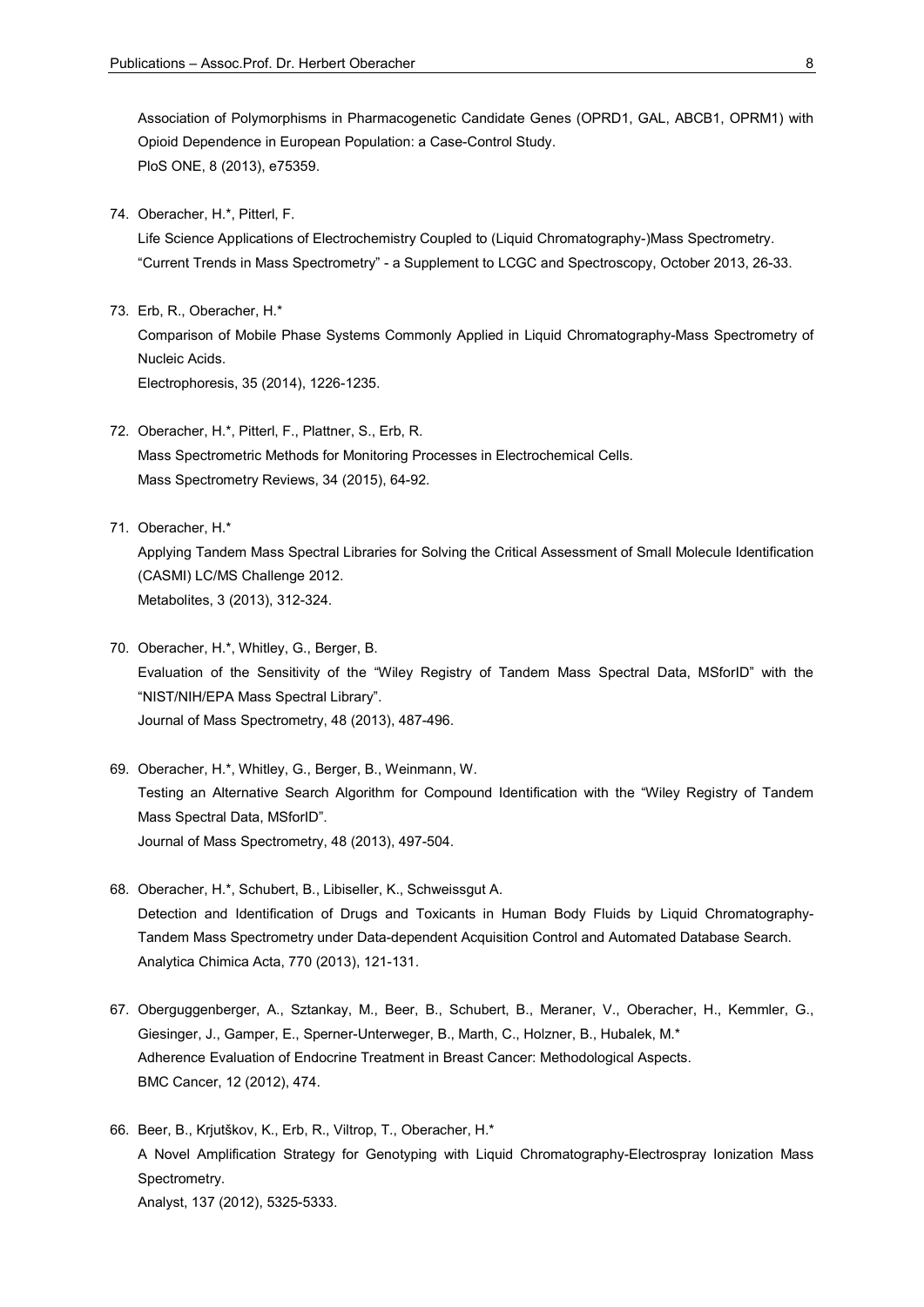- 65. Niederstätter, H., Rampl, G., Erhart, D., Pitterl, F., Oberacher, H., Hausner, I., Gassner, C., Schennach, H., Berger, B.,\* Parson, W. Pasture Names with Romance and Slavic Roots Facilitate Dissection of Y Chromosome Variation in an Exclusively German-Speaking Alpine Region. PLoS ONE, 7 (2012), e41885.
- 64. Plattner, S., Erb, R., Chervet, J.-P., Oberacher, H.\* Ascorbic Acid for Homogenous Redox Buffering in Electrospray Ionization-Mass Spectrometry. Analytical and Bioanalytical Chemistry, 404 (2012), 1571-1579.
- 63. Erb, R., Leithner, K., Bernkop-Schnürch, A., Oberacher, H.\* Phosphorothioate Oligonucleotide Quantification by Micro Liquid Chromatography - Mass Spectrometry. AAPS Journal, 14 (2012), 728-737.
- 62. Oberacher, H.\*, Pitterl, F., Siapi, E., Steele, B. R., Letzel, T., Grosse, S., Poschner, B., Tagliaro, F., Gottardo, R., Chacko, S. A., Josephs J. L. On the Inter-instrument and the Inter-laboratory Transferability of a Tandem Mass Spectral Reference Library. 3. Focus on Ion Trap and Up-front CID. Journal of Mass Spectrometry, 47 (2012), 263-270.
- 61. Plattner, S., Erb, R., Pitterl, F., Brouwer, H.-J., Oberacher, H.\* Formation and Characterization of Covalent Guanosine Adducts with Electrochemistry – Liquid Chromatography – Mass Spectrometry. Journal of Chromatography B, 883-884 (2012), 198-204.
- 60. Erb, R., Plattner, S., Pitterl, F., Brouwer, H.-J., Oberacher, H.\* An Optimized Electrochemistry-Liquid Chromatography-Mass Spectrometry Method for Studying Guanosine Oxidation. Electrophoresis, 33 (2012), 614-621.
- 59. Würtinger, P., Oberacher, H.\* Evaluation of the Performance of a Tandem Mass Spectral Library with Mass Spectral Data Extracted from Literature. Drug Testing and Analysis, 4 (2012), 235-241.
- 58. Defrancesco, M., Niederstätter, H., Parson, W., Oberacher, H., Hinterhuber, H., Canazei, M., Bidner, J., Deisenhammer, E. A., Kemmler, G., Weiss, E. M., Marksteiner, J.\* Influence of Serotonin Transporter Genotype and Catechol-O-Methyltransferase Val158Met Polymorphism on Recognition of Emotional Faces. Journal of the International Neuropsychological Society, 17 (2011) 1014-1020
- 57. Oberguggenberger, A.\*, Hubalek, M., Sztankay, M., Meraner, V., Beer, B., Oberacher, H., Giesinger, J., Kemmler, G., Egle, D., Gamper, E., Sperner-Unterweger, B., Holzner, B. Is the Toxicity of Adjuvant Aromatase Inhibitor Therapy Underestimated? Complementary Information from Patient-Reported Outcomes (PROs).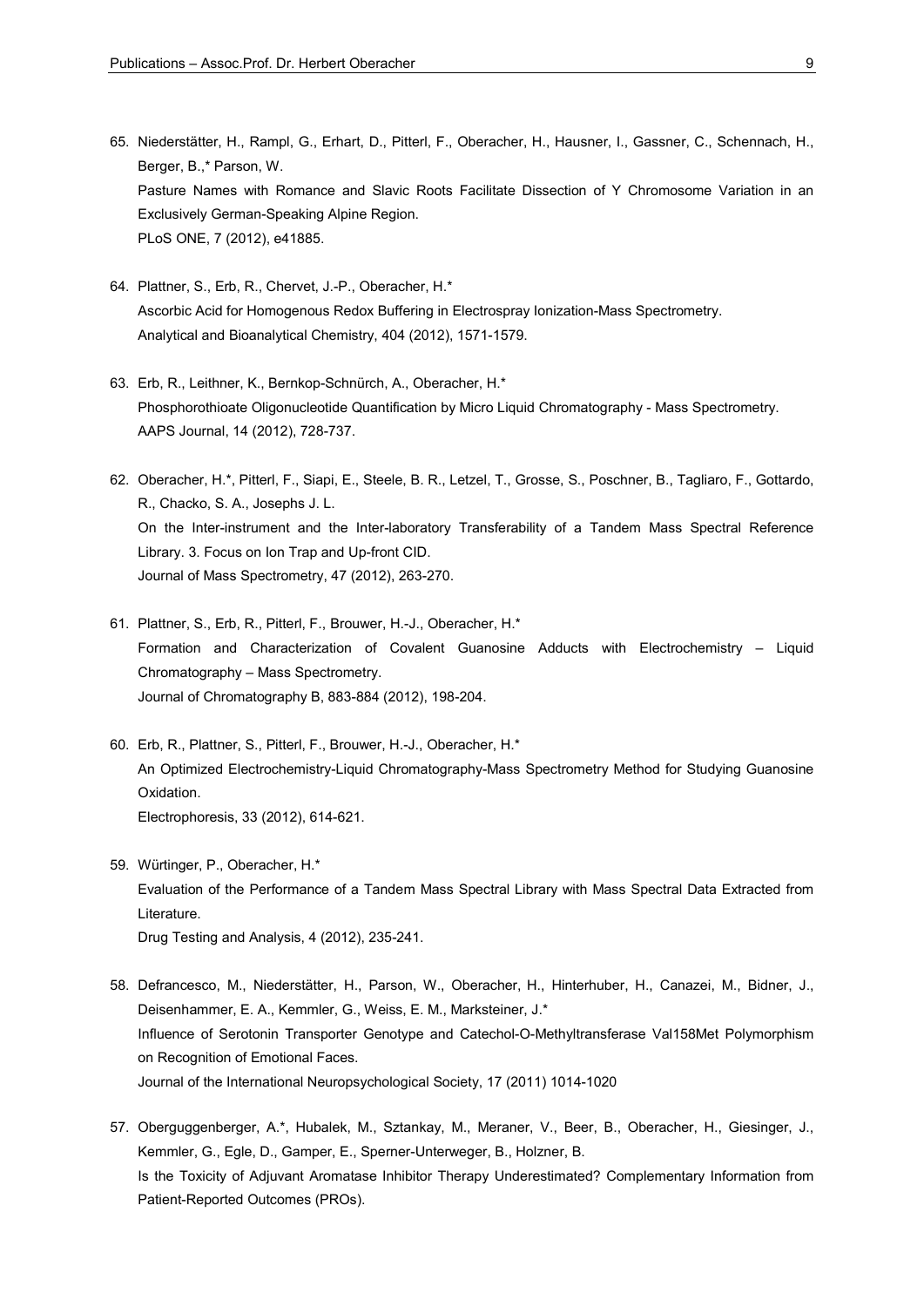Breast Cancer Research and Treatment, 128 (2011) 553-561.

- 56. Beer, B., Plattner, S., Hubalek, M., Oberguggenberger, A., Meraner, V., Achleitner, R., Oberacher, H.\* CYP2D6 Genotyping in Breast Cancer Patients by Liquid Chromatography-Electrospray Ionization Mass Spectrometry. Hormone Molecular Biology and Clinical Investigation, 6 (2011), 247-253.
- 55. Beer, B., Erb, R., Pitterl, F., Niederstätter, H., Maroñas Amigo, O., Gesteira, A., Carracedo, A., Piatkov, I., Oberacher, H.\* CYP2D6 Genotyping by Liquid Chromatography-Electrospray Ionization Mass Spectrometry. Analytical and Bioanalytical Chemistry, 400 (2011), 2361-2370.
- 54. Oberacher, H.\*, Dresen, S., Weinmann, W. Quality Evaluation of Tandem Mass Spectral Libraries. Analytical and Bioanalytical Chemistry, 400 (2011), 2641-2648. Due to its high scientific interest and excellent scientific content the paper was selected as "free hot article".
- 53. Schubert, B., Oberacher, H.\* Impact of Solvent Conditions on Separation and Detection of Basic Drugs by Micro Liquid Chromatography-Mass Spectrometry under Overloading Conditions. Journal of Chromatography A, 1218 (2011), 3413-3422.
- 52. Oberacher, H.\*, Pitterl, F. Tandem Mass Spectrometric De Novo Sequencing of Oligonucleotides Using Simulated Annealing for Stochastic Optimization. International Journal of Mass Spectrometry, 304 (2011), 124-129.
- 51. Beer, B., Schubert, B., Oberguggenberger, A., Meraner, V., Hubalek, M., Oberacher, H.\* Development and Validation of a Liquid Chromatography-Tandem Mass Spectrometry Method for the Simultaneous Quantification of Tamoxifen, Anastrozole and Letrozole in Human Plasma and its Application to a Clinical Study. Analytical and Bioanalytical Chemistry, 398 (2010), 1791-1800.
- 50. Pitterl, F., Schmidt, K., Huber, G., Zimmermann, B., Delport, R., Amory, S., Ludes, B., Oberacher, H.\*, Parson, W.\* Increasing the Discrimination Power of Forensic STR Testing by Employing High-Performance Mass Spectrometry, as Illustrated in Indigenous South African and Central Asian Populations. International Journal of Legal Medicine, 124 (2010), 551-558.
- 49. Pavlic, M., Schubert, B., Libiseller, K., Oberacher, H.\* Comprehensive identification of active compounds in tablets by flow-injection data-dependent tandem mass spectrometry combined with library search. Forensic Science International, 197 (2010), 40-47.
- 48. Beer, B.\*, Libiseller, K., Oberacher, H., Pavlic, M. A Fatal Intoxication Case with Topiramate.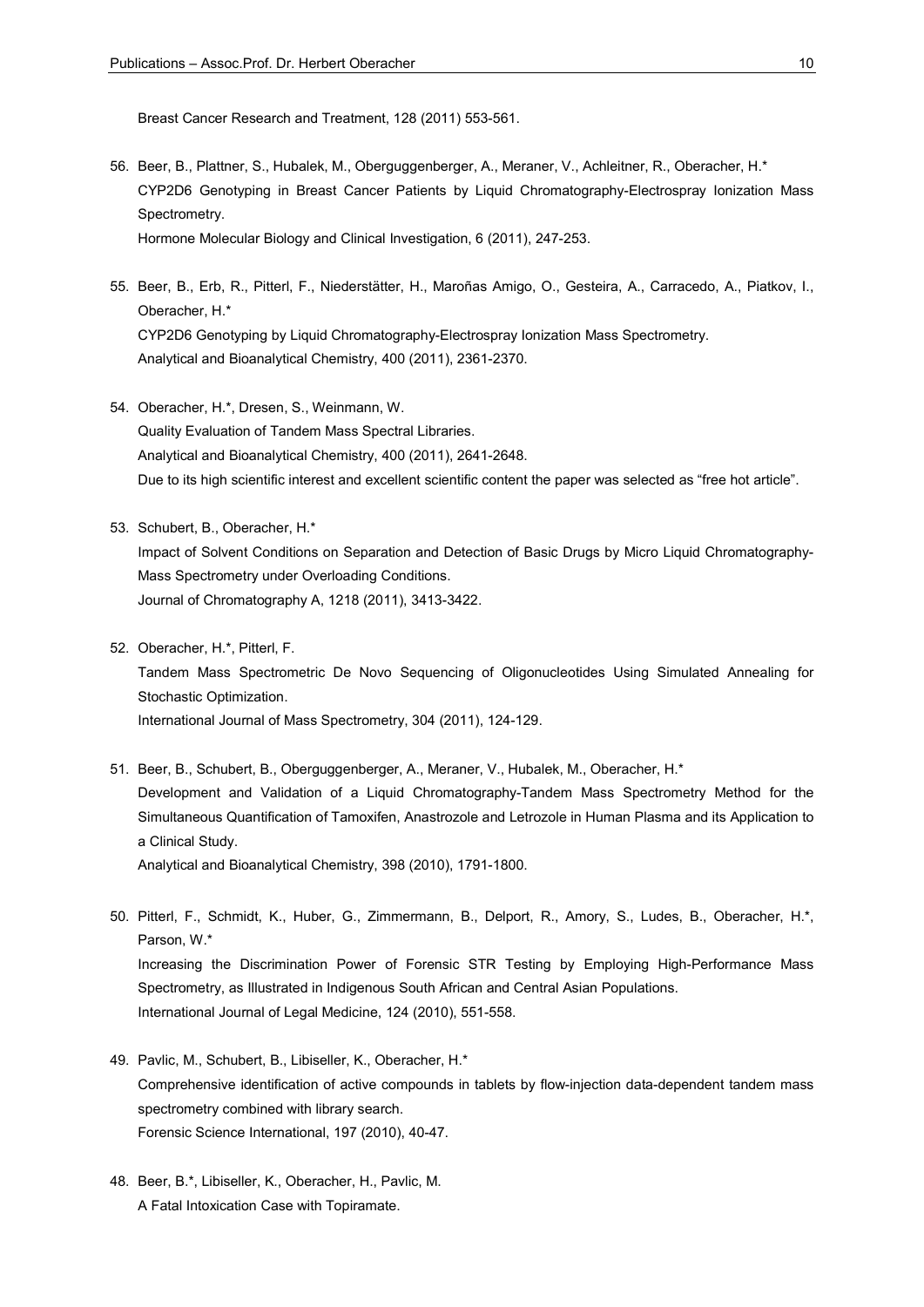Forensic Science International, 202 (2010), e9-e11.

- 47. Pitterl, F., Chervet, J.-P., Oberacher, H.\* Electrochemical Simulation of Oxidation Processes Involving Nucleic Acids Online Monitored with Electrospray Ionization-Mass Spectrometry. Analytical and Bioanalytical Chemistry, 397 (2010), 1203-1215. Due to its high quality the paper was rated as "paper in forefront".
- 46. Oberacher, H.\* Frontiers of Mass Spectrometry in Nucleic Acids Analysis. European Journal of Mass Spectrometry, 16 (2010), 351-365.
- 45. Baumann, A., Lohmann, W., Schubert, B, Oberacher, H., Karst, U.\* Metabolic Studies of Tetrazepam Based on Electrochemical Simulation in Comparison to In Vivo and In Vitro Methods. Journal of Chromatography A, 1216 (2009), 3192-3198.
- 44. Oberacher, H.\*, Pitterl, F. On the Use of ESI-QqTOF-MS/MS for the Comparative Sequencing of Nucleic Acids. Biopolymers, 91 (2009), 401-409.
- 43. Oberacher, H.\*, Pavlic, M., Libiseller, K., Schubert, B., Schuhmacher, R., Sulyok, M., Berthiller, F., Csaszar, E., Köfeler, H. C. On the Inter-instrument and the Inter-laboratory Transferability of a Tandem Mass Spectral Reference Library. 2. Optimization and Characterisation of the Search Algorithm. Journal of Mass Spectrometry, 44 (2009), 494-502.
- 42. Oberacher, H.\*, Pavlic, M., Libiseller, K., Schubert, B., Schuhmacher, R., Sulyok, M., Berthiller, F., Csaszar, E., Köfeler, H. C. On the Inter-instrument and the Inter-laboratory Transferability of a Tandem Mass Spectral Reference Library. 1. Results of an Austrian Multicenter Study. Journal of Mass Spectrometry, 44 (2009), 485-493.
- 41. Schubert, B., Pavlic, M., Libiseller, K., Oberacher, H.\* Unraveling the Metabolic Transformation of Tetrazepam to Diazepam with Mass Spectrometric Methods. Analytical and Bioanalytical Chemistry, 392 (2008), 1299-1308.
- 40. Pitterl, F., Niederstätter, H., Huber, G., Zimmermann, B., Oberacher, H.\*, Parson, W.\* The Next Generation of DNA Profiling – Short Tandem Repeat Typing by Multiplexed Polymerase Chain Reaction - Ion-Pair Reversed-Phase Liquid Chromatography - Electrospray Ionization Time-of-Flight Mass Spectrometry.

Electrophoresis, 29 (2008), 4739-4750.

39. Oberacher, H.

 On the Use of Different Mass Spectrometric Techniques for the Characterization of Sequence Variability in Genomic DNA.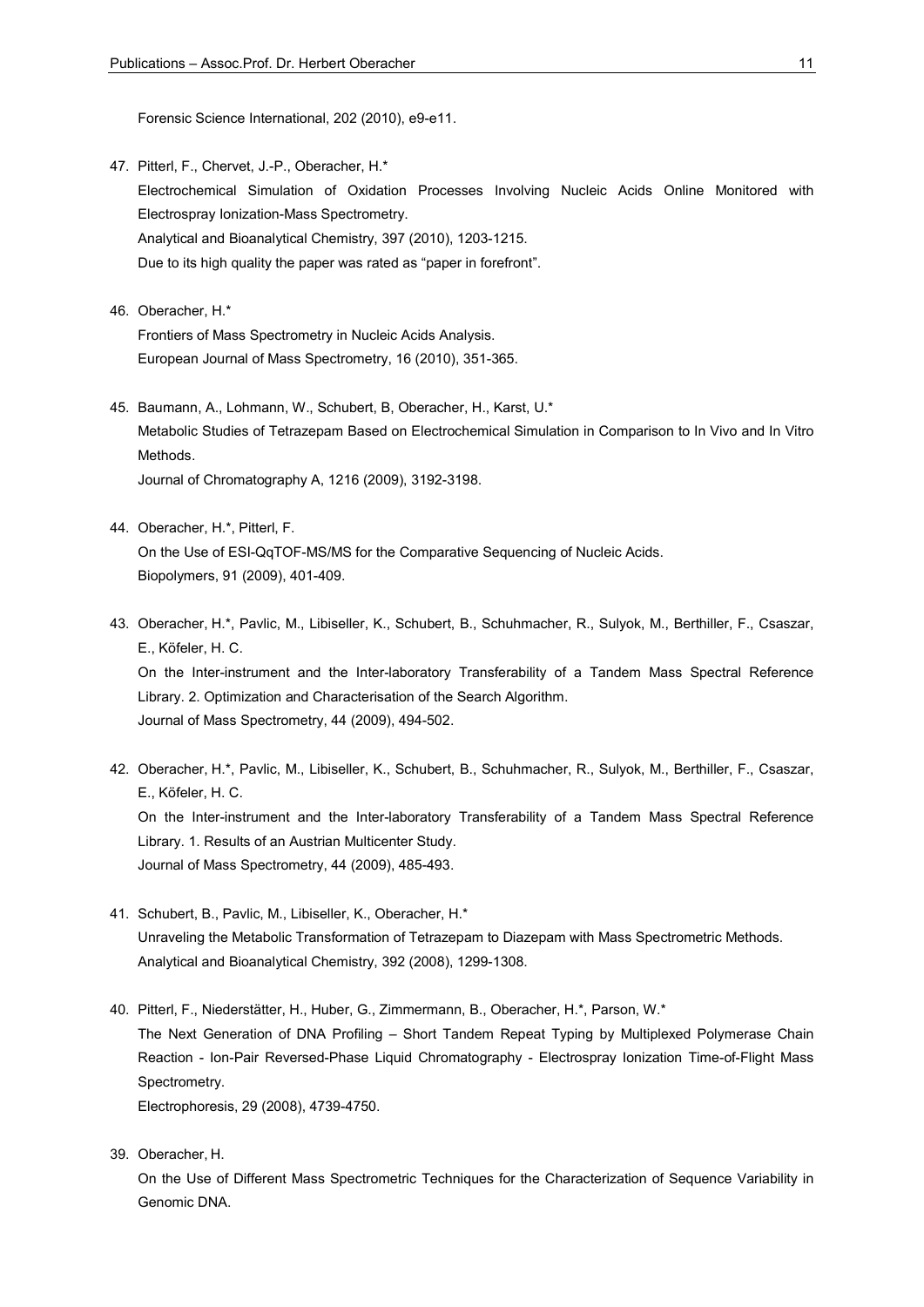Invited review to Analytical and Bioanalytical Chemistry, 391 (2008), 135-149.

- 38. Oberacher, H., Pitterl, F., Huber, G., Niederstätter, H., Steinlechner, M., Parson, W.\* Increased Forensic Efficiency of DNA Fingerprints through Simultaneous Resolution of Length and Nucleotide Variability by High-Performance Mass Spectrometry. Human Mutation, 29 (2008), 427-432.
- 37. Oberacher, H., Parson, W.\* Forensic DNA Fingerprinting by Liquid Chromatography – Electrospray Ionization Mass Spectrometry. Invited review to BioTechniques, 43 (2007), vii-xiii.
- 36. Weiss, E. M.\*, Stadlmann, E., Kohler, C. G., Brensinger, C., Nolan, K. A., Oberacher, H., Parson, W., Pitterl, F., Niederstätter, H., Hinterhuber, H., Marksteiner, J. Differential Effect of Catechol-O-Methyltransferas Val158Met Genotype on Emotional Recognition Abilities in Healthy Men and Women. Journal of the International Neuropsychological Society, 13 (2007), 881-887.
- 35. Oberacher, H., Niederstätter, H., Parson, W.\* Liquid Chromatography–Electrospray Ionization Mass Spectrometry for Simultaneous Detection of mtDNA Length and Nucleotide Polymorphisms. International Journal of Legal Medicine, 121 (2007), 57-67.
- 34. Oberacher, H., Niederstätter, H., Pitterl, F., Parson, W.\* Profiling 627 Mitochondrial Nucleotides via the Analysis of a 23-plex Polymerase Chain Reaction by Liquid Chromatography-Electrospray Ionization Time-of-Flight Mass Spectrometry. Analytical Chemistry, 78 (2006), 7816-7827.
- 33. Oberacher, H.\*, Pitterl, F., Niederstätter, H., Weiss, E. M., Stadlmann, E., Marksteiner, J., Parson, W. Direct Molecular Haplotyping of Multiple Polymorphisms within Exon 4 of the Human Catechol-O-Methyltransferase Gene by Liquid Chromatography-Electrospray Ionization Time-of-Flight Mass Spectrometry. Analytical and Bioanalytical Chemistry, 386 (2006), 83-91.
- 32. Pavlic, M., Libiseller, K., Oberacher, H.\* The Combined Use of ESI-QqTOF-MS and ESI-QqTOF-MS/MS for the Qualitative Analysis of Drugs. Analytical and Bioanalytical Chemistry, 386 (2006), 69-82.
- 31. Toll, H., Berger, P.\*, Hofmann, A., Hildebrandt, A., Oberacher, H., Lenhof, H. P., Huber, C. G.\* Glycosylation Patterns of Human Chorionic Gonadotropin (hCG) Revealed by Liquid Chromatography-Mass Spectrometry and Bioinformatics. Electrophoresis, 27 (2006), 2734-2746.
- 30. Oberacher, H.\*, Niederstätter, H., Huber, C. G., Parson, W. Accurate Determination of Allelic Frequencies in Mitochondrial DNA Mixtures by Electrospray Ionization Time-of-Flight Mass Spectrometry. Analytical and Bioanalytical Chemistry, 384 (2006) 1155-1163.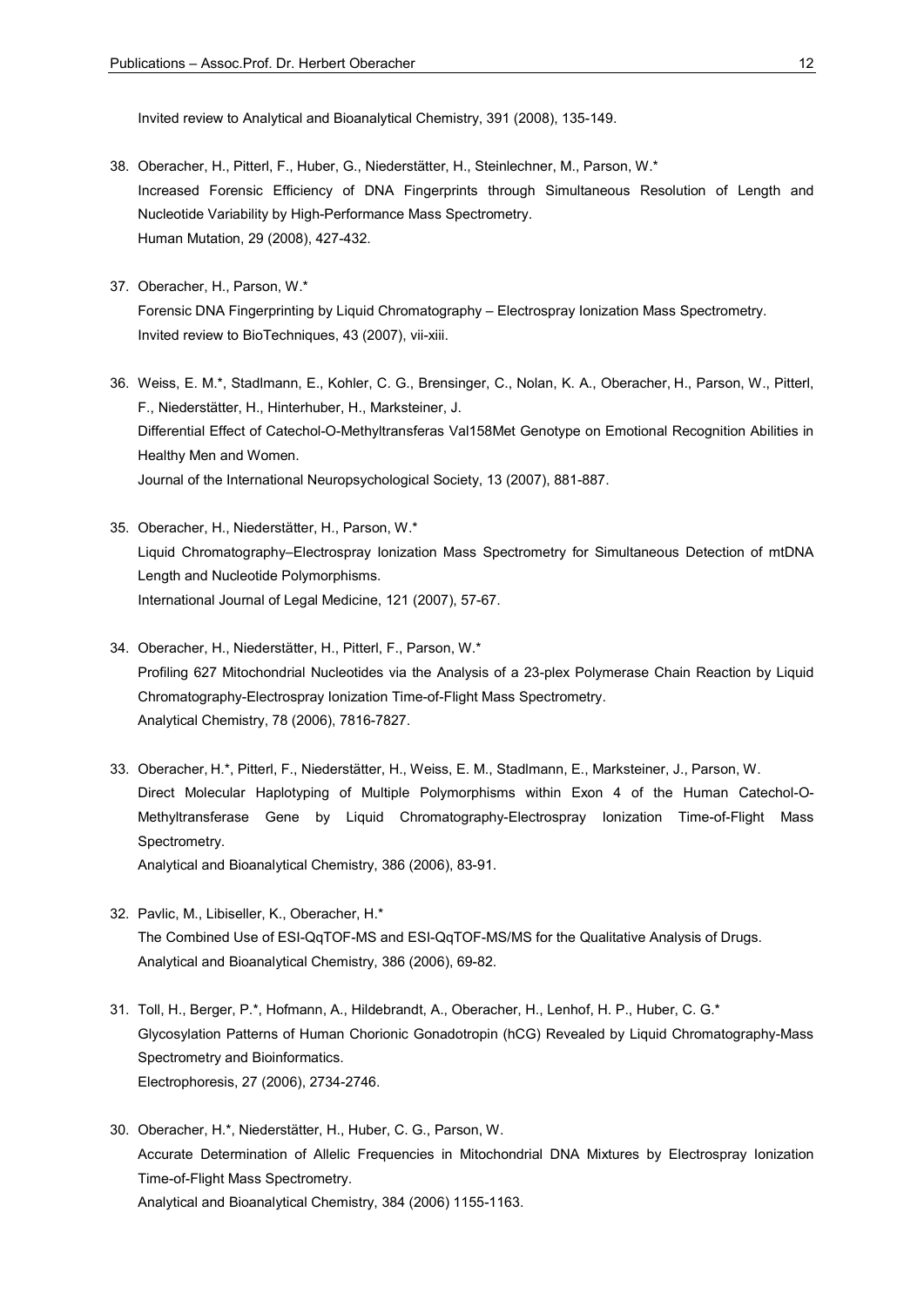- 29. Oberacher, H.\*, Niederstätter, H., Casetta, B., Parson, W. Some Guidelines for the Analysis of Genomic DNA by PCR-LC-ESI-MS. Journal of the American Society for Mass Spectrometry, 17 (2006) 124-129.
- 28. Toll, H., Oberacher, H., Swart, R., Huber C. G.\* Separation, Detection, and Identification of Peptides by Ion-pair Reversed-Phase High-Performance Liquid Chromatography-Electrospray Ionization Mass Spectrometry at High and Low pH. Journal of Chromatography A, 1079 (2005) 274-286.
- 27. Oberacher, H.\*, Niederstätter, H., Casetta, B., Parson, W. Detection of DNA Sequence Variations in Homo- and Heterozygous Samples via Accurate Molecular Mass Measurements with Electrospray Ionization Time-of-Flight Mass Spectrometry. Analytical Chemistry, 77 (2005), 4999-5008.
- 26. Oberacher, H.\*, Niederstätter, H., Parson, W. Characterization of Synthetic Nucleic Acids by Electrospray Ionization Quadrupole Time-of-Flight Mass Spectrometry. Journal of Mass Spectrometry, 40 (2005), 932-945.
- 25. Hölzl, G., Oberacher, H., Pitsch, S., Stutz, A., Huber, C. G.\* Analysis of Biological and Synthetic Ribonucleic Acids by Liquid Chromatography-Mass Spectrometry Using Monolithic Capillary Columns. Analytical Chemistry, 77 (2005), 673-680.
- 24. Niederstätter, H., Berger B., Oberacher, H., Brandstätter, A., Huber, C. G., Parson W.\* Separate Analysis of DYS385a and b versus Conventional DYS385 Typing: Is There Forensic Relevance? International Journal of Legal Medicine, 119 (2005), 1-9.
- 23. Oberacher, H., Parson, W., Hölzl, G., Oefner, P. J., Huber, C. G.\* Optimized Suppression of Adducts in Polymerase Chain Reaction Products for Semi-Quantitative SNP Genotyping by Liquid Chromatography-Mass Spectrometry. Journal of the American Society for Mass Spectrometry, 15 (2004), 1897-1906.
- 22. Sanchez, J. J.\*, Brión, M., Parson, W., Blanco-Verea, A. J., Børsting, C., Lareu, M., Niederstätter, H., Oberacher, H., Morling, N., Carracedo, A. Duplications of the Y-chromosome Specific Loci P25 and 92R7 and Forensic Implications. Forensic Science International, 1040 (2004), 241-250.
- 21. Oberacher, H., Premstaller, A., Huber, C. G.\* Characterization of Some Physical and Chromatographic Properties of Monolithic Poly(styrene-codivinylbenzene) Columns. Journal of Chromatography A, 1030 (2004), 201-208.
- 20. Oberacher, H., Mayr, B. M., Parson, W., Oefner, P. J., Huber, C. G.\* Applicability of Tandem Mass Spectrometry to the Automated Comparative Sequencing of Long-chain Oligonucleotides.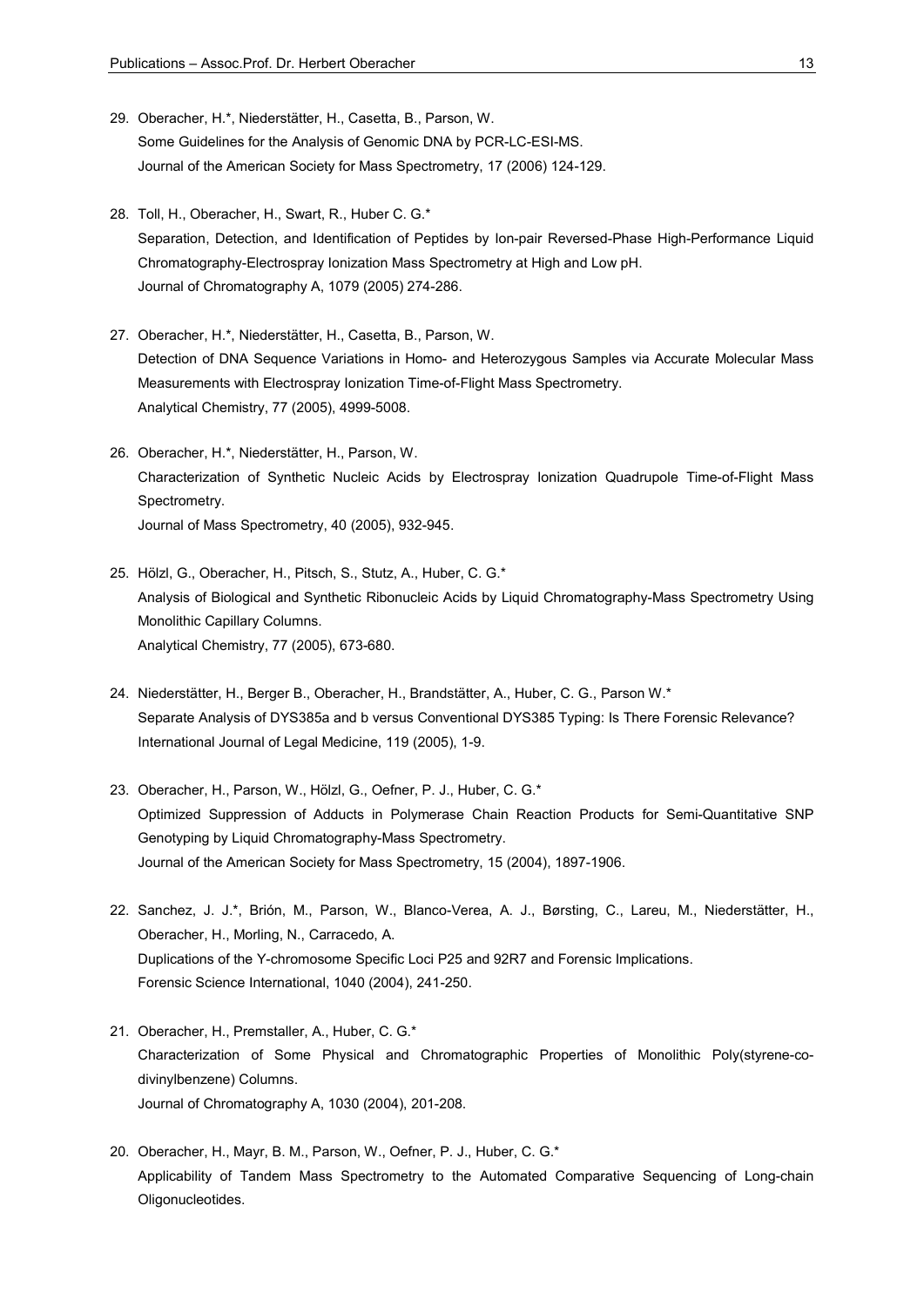Journal of the American Society for Mass Spectrometry, 15 (2004), 510-522.

- 19. Oberacher, H.\*, Mayr B. M., Huber C. G. Automated de novo Sequencing of Nucleic Acids by Liquid Chromatography - Tandem Mass Spectrometry. Journal of the American Society for Mass Spectrometry, 15 (2004), 32-42.
- 18. Oberacher, H.\*, Huber, C. G. Genotyping of Single Nucleotide Polymorphisms by Liquid Chromatography - Electrospray Ionization Mass Spectrometry. Analytical and Bioanalytical Chemistry, 376 (2003), 292-294.
- 17. Oberacher, H., Huber, C. G., Oefner, P. J.\* Mutation Sreening by Ion-Pair Reversed-Phase High-Performance Liquid Chromatography - Electrospray Ionization Mass Spectrometry (ICEMS). Human Mutation, 21 (2003), 86-95.
- 16. Oberacher, H., Walcher, W., Huber, C. G.\* Effect of Instrument Tuning on Detectability of Biopolymers in Electrospray Ionization Mass Spectrometry. Journal of Mass Spectrometry, 38 (2003), 108-116.
- 15. Berger, B., Hölzl, G., Oberacher, H., Niederstätter, H., Huber, C. G., Parson, W.\* SNP Genotyping by On-Line Liquid Chromatography-Mass Spectrometry in Forensic Science with the Ychromosomal Locus M9. Journal of Chromatography B, 782 (2002), 89-97.
- 14. Walcher, W., Oberacher, H., Troiani, S., Hölzl, G., Oefner, P. J., Zolla, L., Huber, C. G.\* Monolithic Capillary Columns for Liquid Chromatography-Electrospray Ionization Mass Spectrometry Using in Proteomic and Genomic Research. Journal of Chromatography B, 782 (2002), 111-125.
- 13. Premstaller, A., Oefner, P. J. \*, Oberacher, H., Huber, C. G. Capillary Array High-Performance Liquid Chromatography of Nucleic Acids and Proteins. Analytical Chemistry, 74 (2002), 4688-4693.
- 12. Premstaller, A., Oberacher, H., Rickert, A., Huber, C. G., Oefner, P. J.\* Multiplex Analysis of Single-Nucleotide Extension Products on a 16-Capillary Danaturing High-Performance Chromatography Array. Genomics, 79 (2002), 793-798.
- 11. Oberacher, H., Oefner, P. J., Hölzl, G., Premstaller, A., Davis, K., Huber, C. G.\* Re-Sequencing of Multiple Single Nucleotide Polymorphisms by Liquid Chromatography-Electrospray Ionization Mass Spectrometry. Nucleic Acids Research 30 (2002) e67.
- 10. Huber, C. G.\*, Oberacher, H. Analysis of Nucleic Acids by On-Line Liquid Chromatography-Electrospray Ionization Mass Spectrometry.